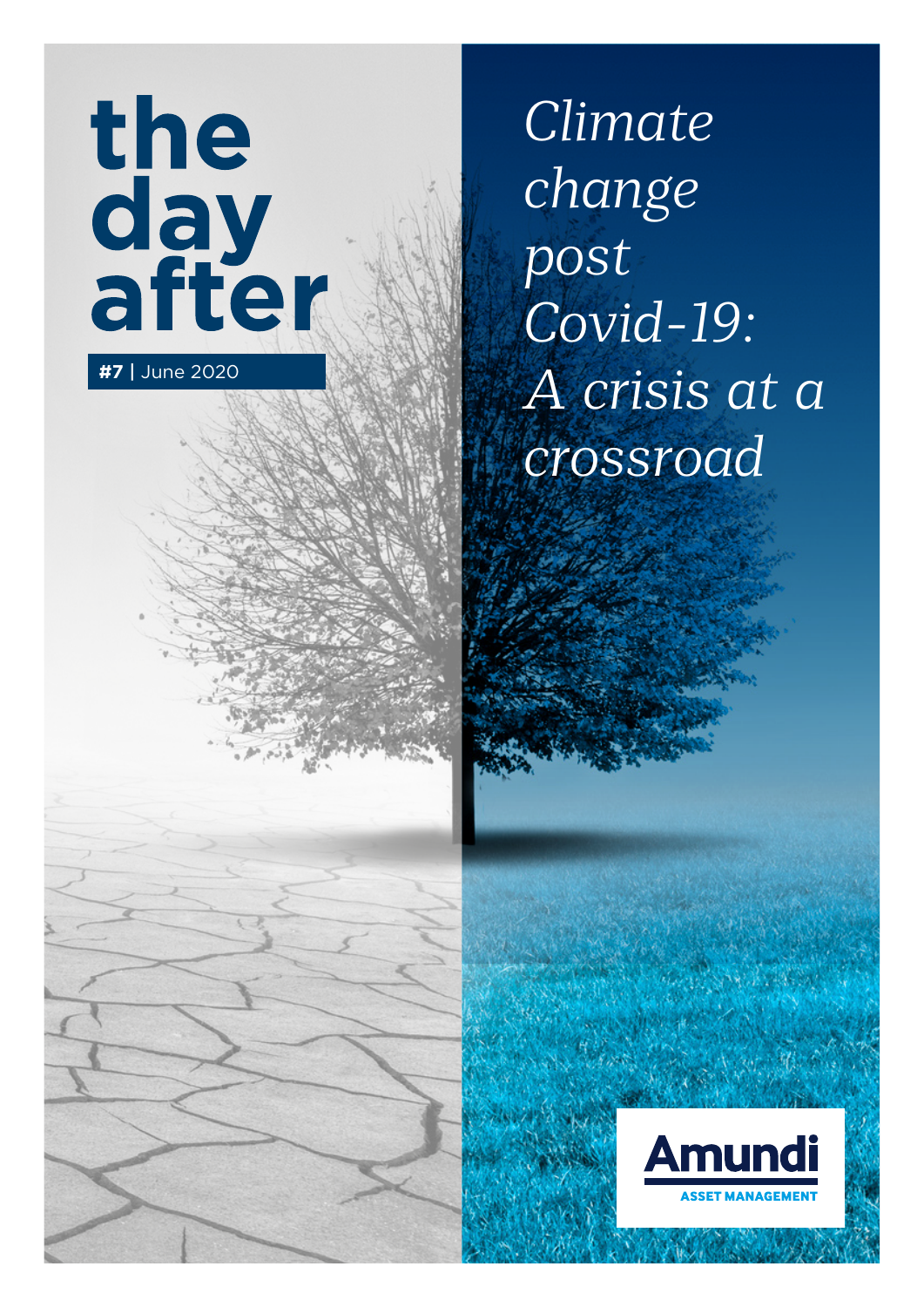# Authors



Alice de BAZIN Head of Institutional Offering & Solutions



Tobias HESSENBERGER

Business Solutions and Innovation



### Théophile POUGET-ABADIE Business Solutions and Innovation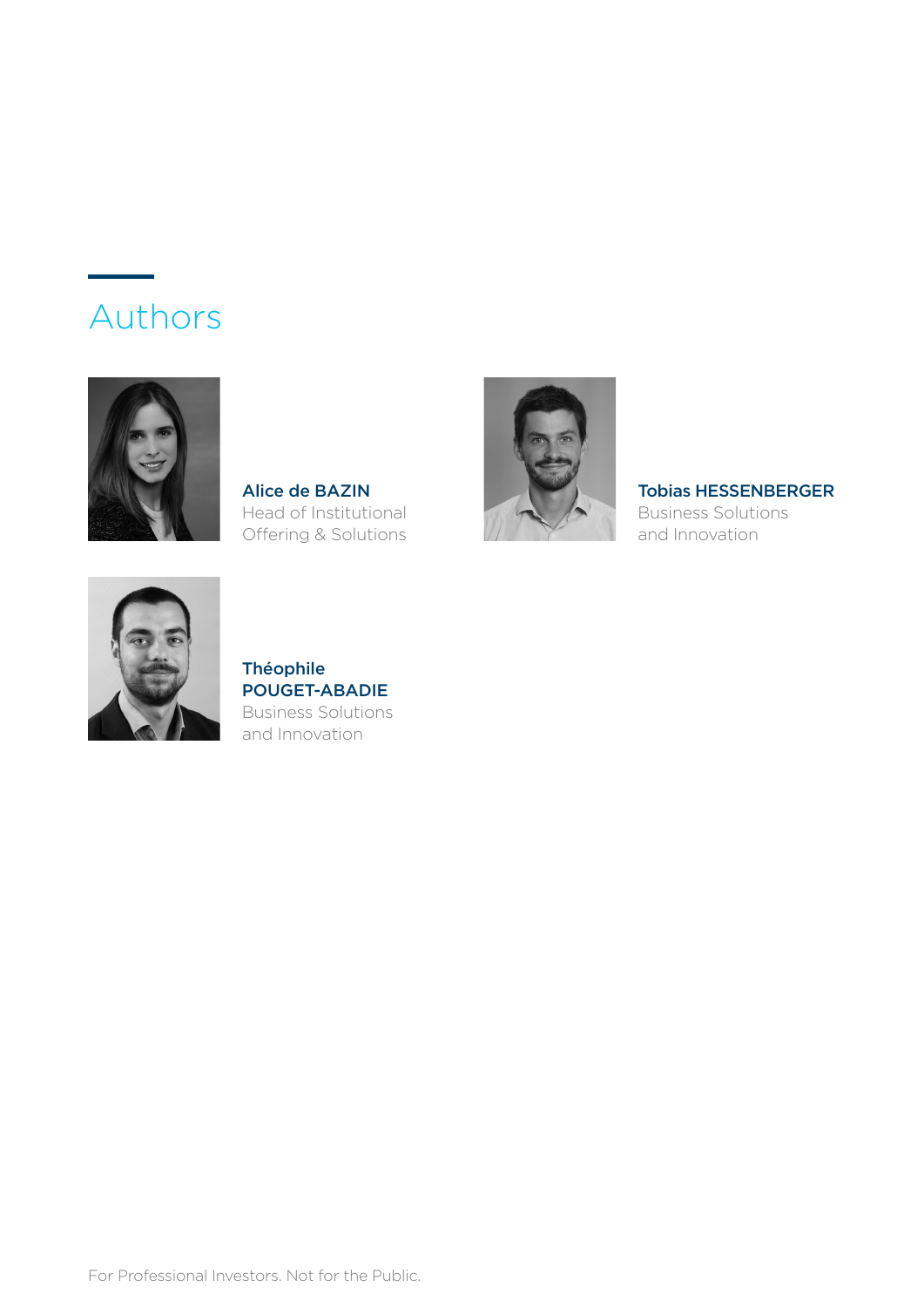### *"Never let a good crisis go to waste"* Sir Winston Churchill

### I. Introduction

This year was supposed to be the year when policymakers, corporates and investors charged ahead in the fight against climate change. After the disappointing COP25 in Madrid, shocking wildfires in Australia at the end of 2019, an ambitious plan emerged from the European Union to tackle climate change head on with its Green Deal. Instead, 2020 has become the year of the coronavirus pandemic. COP26 has been postponed, climate strikes have been cancelled and the European Commission's ability to push through the Green Deal has yet to be proven. However, while the global lockdowns are sure to make a dent in global emissions for 2020, it remains to be seen whether climate change will fight its way onto the agenda into the recovery period or become sacrificed yet again. This is cause for concern. As Christiana Figueres recently wrote in an article for The Financial Times: "We cannot jump out of the frying pan of the pandemic and into the fire of exacerbated climate change1 ."

In this new edition of the "Day After" series, where we explore the impact of the coronavirus on investors, we look at what the coronavirus could mean for climate change in the near and medium term.

### *"For investors, integrating climate change risks and opportunities into their investment guidelines is an absolute necessity in our view."*

The path that climate change is going to take, and the political and private sector reactions to this, could vary widely, with differing consequences for investors. For instance, a timid response to climate change now may trigger a brutal policy response in the next decade, with violent consequences on portfolios2.

Our approach is the following: from a highlevel and stylised viewpoint, we study three potential scenarios by considering two underlying "variables": the political and private sector responses to the coronavirus pandemic. These responses will vary based on different factors, including the length and severity of the economic crisis, debt levels and budget constraints, lower fossil fuel prices and international coordination.

The possible paths that these two variables take will determine the outcome on climate change.

### *"We see three possible scenarios: the good ("green momentum"), the bad ("policy meltdown") and the status quo."*

In the "good" scenario, we anticipate recovery measures from the coronavirus to include climate change policies, with corporates significantly stepping up their efforts to transition to sustainable business models. This would lead to a global climate change path aligned with the Paris Agreement. In the "bad" scenario, we expect recovery measures to overlook climate change, with the private sector scrambling to survive without consideration for greening its activities. This would lead to significantly diminished chances of meeting the goals of the Paris Agreement and could very well lead to a large policy backlash in the near future. In the "status quo" scenario, policymakers include lukewarm climate policies in their recovery packages, with some corporates transitioning to more sustainable business models while others do not. Undoubtedly, even under the last scenario, the world is still faced with an urgency to increase its climate change mobilisation to meet the goals of the Paris Agreement. It is important to note that we expect and hope the "good" scenario

<sup>1.</sup><https://www.ft.com/content/9e832c8a-8961-11ea-a109-483c62d17528>

<sup>2.</sup> Inevitable Policy Response, Vivid Economics & Principles for Responsible Investing

For Professional Investors. Not for the Public.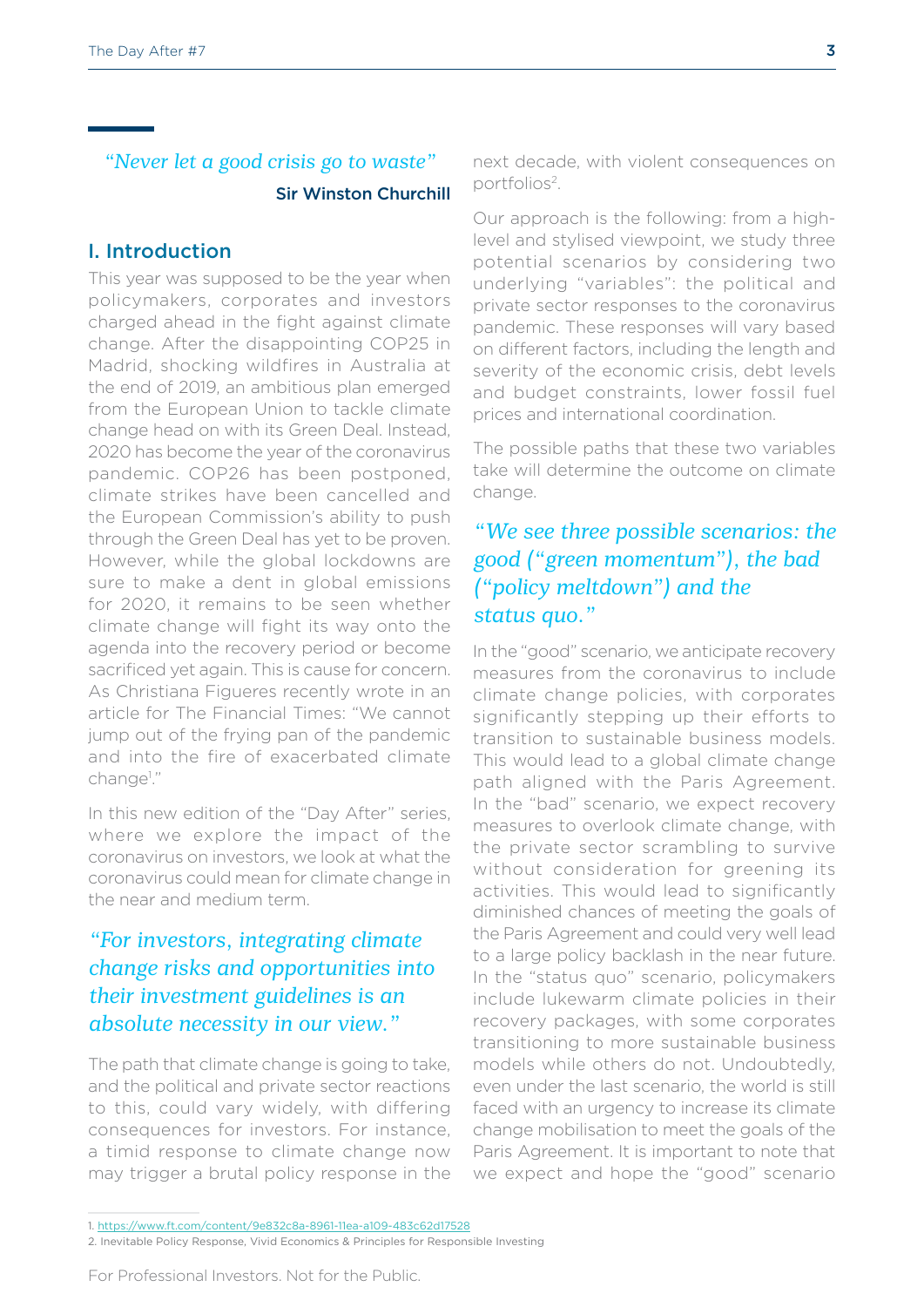materialises. In this regard, the "bad" scenario can be taken as the worst-case counterfactual scenario, one that warns stakeholders what could happen if our economic recovery path is not based on inclusive and sustainable stimulus packages.

What would these scenarios mean for investors? As the Nobel laureate Niels Bohr once said: "Prediction is very difficult, especially about the future." Of course, we do not claim to be scientific in our approach: each variable has been stylised. The objective of this piece, however, is to provide a framework for investors to better understand and anticipate the different possible paths that are ahead. In all cases, as a responsible asset manager we urge and assist our clients to integrate climate change into their investment policies. Nevertheless, these can take different forms, and based on which scenario unfolds, one approach may be more relevant than another.

### II. COVID-19 and the climate change emergency

Since the beginning of the lockdown, pollution levels have been dramatically reduced.

According to Carbon Brief<sup>3</sup>, annual warming gas emissions are anticipated to fall by 5.5% in 2020. Although this could be the largest ever annual fall in CO<sub>2</sub> emissions due to an economic crisis or period of war<sup>4</sup>, this large reduction will not be sufficient to limit warming to 1.5°C above pre-industrial temperatures, for which around an annual reduction of 7.6% of global emissions is needed5. Nevertheless, this large natural experiment is an unprecedented opportunity to observe what happens when humans have a restricted impact on the environment. Nature seems to have thrived in the face of human inactivity. Deer were strutting through the suburbs of Paris, distant mountains became visible in New Delhi and coyotes have even been spotted near San Francisco's Golden Gate Bridge6.

This should not lead us to think that the coronavirus has solved our climate change problem. In fact, it may even hinder it if the response undermines or slows down climate policies and investments. For instance, the 2008 financial crash led to a very small oneoff reduction in  $CO<sub>2</sub>$  emissions, but the gains made were completely erased in the following vears<sup>7</sup>.



<sup>3.</sup> https://www.carbonbrief.org/analysis-coronavirus-set-to-cause-largest-ever-annual-fall-in-co<sub>2</sub>-emissions

- 5. Global emissions would need to fall by some 7.6% every year this decade to keep warming less than 1.5°C above pre-industrial temperatures.
- 6. https://www.latimes.com/science/story/2020-04-22/with-humans-shut-in-by-the-coronavirus-shutdown-nature-sees-an-opportunity
- 7. <https://www.osti.gov/biblio/1038499>

For Professional Investors. Not for the Public.

<sup>4.</sup> https://www.carbonbrief.org/analysis-coronavirus-set-to-cause-largest-ever-annual-fall-in-co<sub>2</sub>-emissions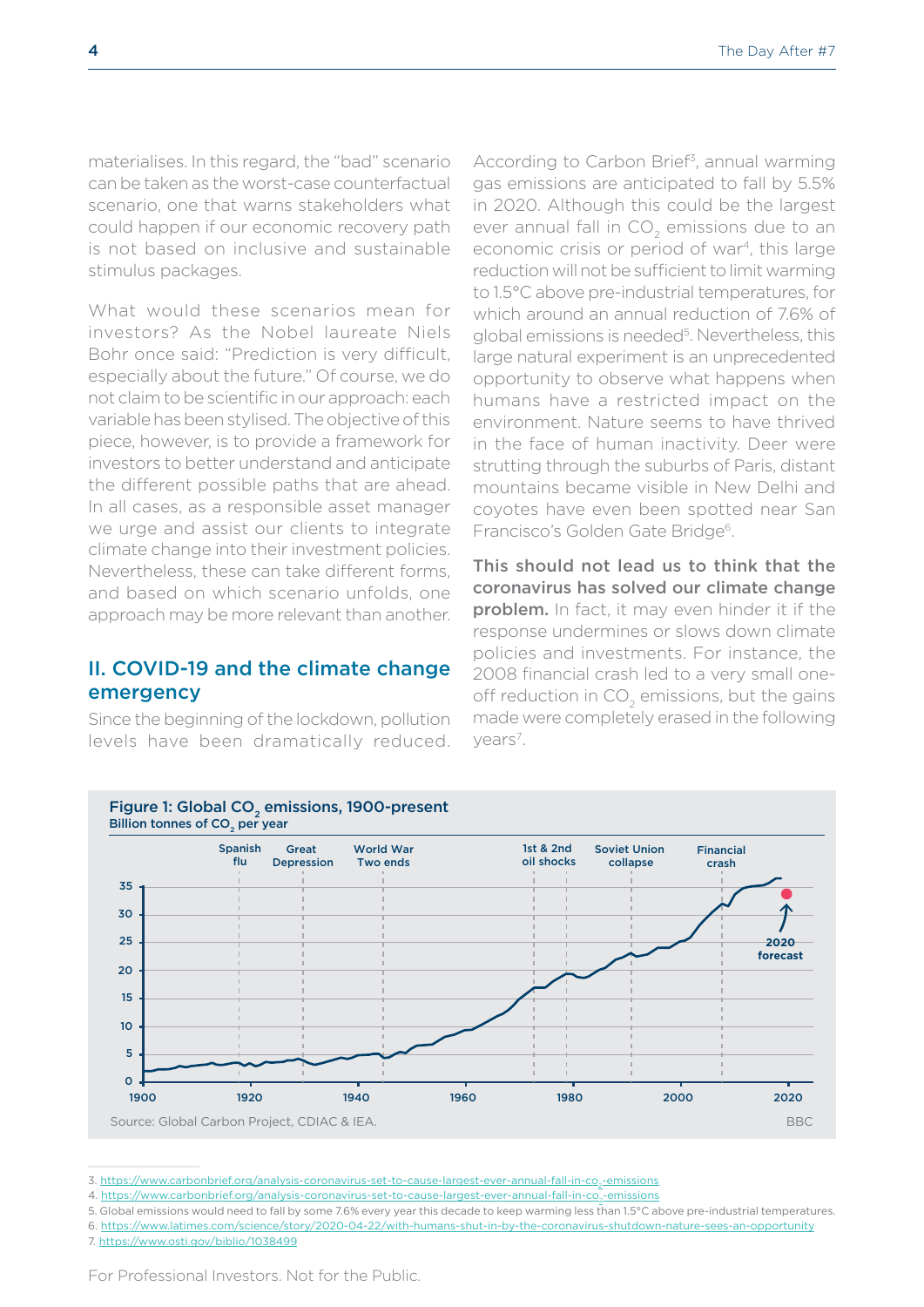History could repeat itself unless serious preventive measures are taken. After falling in the first quarter of the year,  $CO<sub>2</sub>$  emissions in China have already started rising as economic activity resumes, and emission drops around the world are expected to be short-lived. If this trend continues, a strong rebound in 2021 could even completely erase the temporary emission reductions in 2020. For some sectors, governments may step in to ease climate-related constraints.

In fact, the coronavirus has set the stage for massive government interventions. In Spain, private hospitals have been nationalised, with the United Kingdom and France possibly following with their own nationalisation plans<sup>8</sup>. Some have argued that with greater public tolerance for government intervention comes greater acceptance of stringent public policies to avert climate change<sup>9</sup>. Undoubtedly, the private sector will also play a determining role. How it fares during this crisis, and whether companies are willing or able to make the best of this crisis by transitioning to more sustainable business models will be a decisive factor in determining the climate change path.

Of course, it is impossible to predict the impact that the pandemic will have on climate change. Nevertheless, it is possible to build a high-level roadmap for the different scenarios that could play out.

To do so, one needs to look at the potential political and private sector responses to the outbreak and the climate change paths that arise from these responses. Hence, this study aims to shed light on the impact of the coronavirus outbreak on climate change, with an emphasis on the implications for investors. The two variables used in the scenarios are:

i) The political response to COVID-19, both in terms of international negotiations and the implementation of national (or regional) policies: will they include climate change concerns?

### ii) The private sector response to COVID-19.

To what extent will companies be willing or able to undergo shifts to more sustainable business models at a time when their very existences may be threatened?

The responses will result from several "risk factors", which include (but of course are not limited to):

- The length and severity of the economic crisis: this could lead policymakers to favour the "S" in environmental, social and governance (ESG) over the "E", while maintaining short-term pressure on corporates;
- Debt levels and budget constraints, both for public policymakers as well as corporates, will determine to what extent capital is allocated to green activities;
- Lower fossil fuel prices may challenge the relative competitiveness of low-carbon alternative solutions; and
- International coordination, or a lack thereof, may increase the perceived risk of global supply chains and hinder a coordinated response to climate change.

Taking into account the political and private sector responses, what path will climate change take in the coming years? Will we see a stabilisation of emissions, a timely and transparent implementation of climate regulation and limits to chronic and acute climate-related weather patterns? Or will 2008 unfold again, with the one-off gains quickly erased by rebounding economies? These stylised variables enable us to draw three main scenarios: the "good" (or green momentum), the "bad" (policy meltdown) and the "status quo". In this context, what are the implications for investors in each of the scenarios? The investor implications are framed in the context of the level of threat of transition risk and physical risk, which stands as the best practice approach to defining the financial risks of climate change for investors<sup>10</sup>. Under all of the scenarios, even the good

- 9. <https://www.ft.com/content/052923d2-78c2-11ea-af44-daa3def9ae03>
- 10. It is important to note that the actual COVID-19 crisis should not have any direct impact on physical risks per se, but the response to the crisis, from policymakers and corporates, will certainly have an impact down the line.

<sup>8.</sup> <https://theconversation.com/what-will-the-world-be-like-after-coronavirus-four-possible-futures-134085>

For Professional Investors. Not for the Public.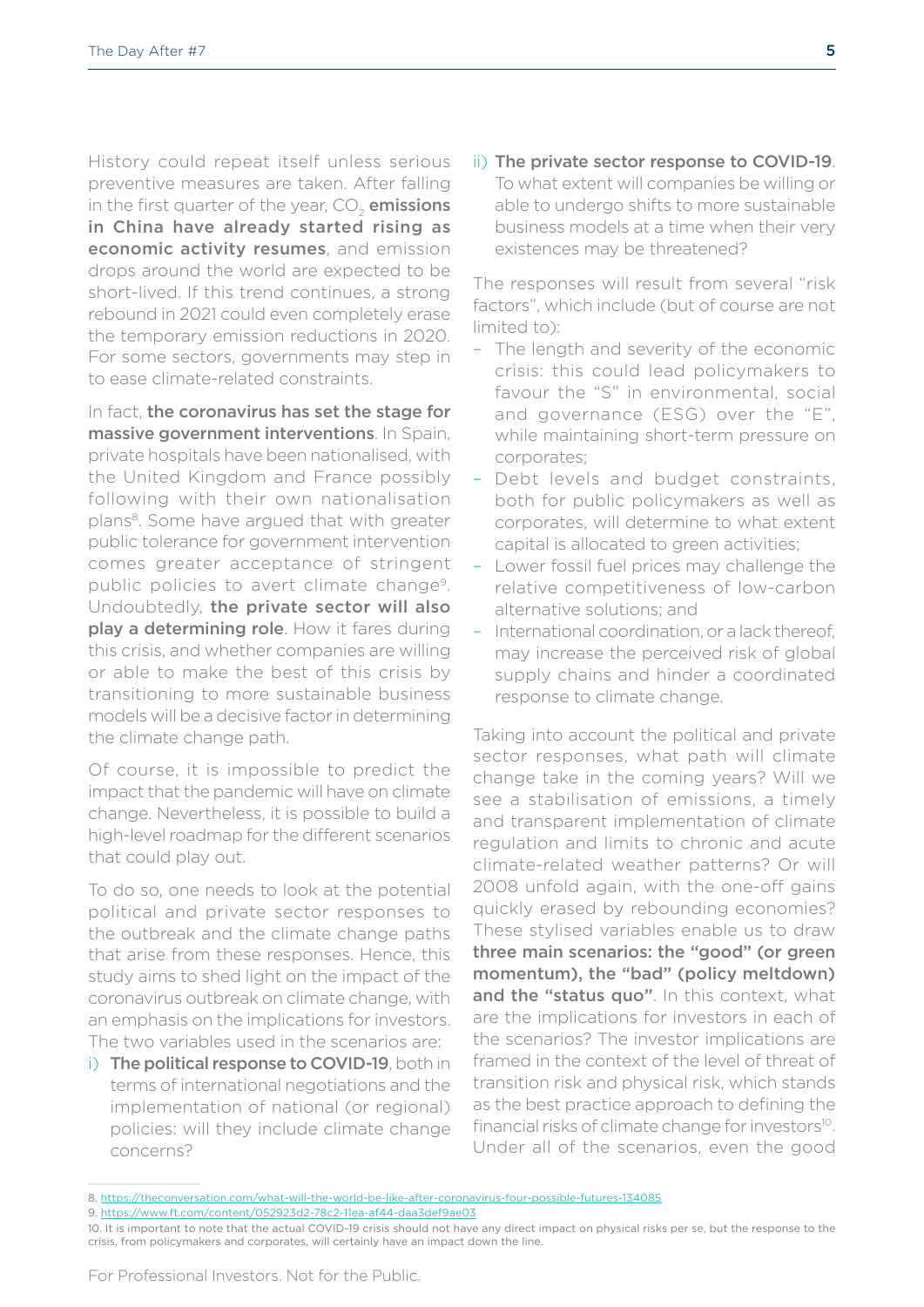|                                                         | <b>The Good</b>                                                                                                                                                                    | <b>The Bad</b>                                                                                                                                                                         | <b>The Status Quo</b>                                                                                                                                                                 |
|---------------------------------------------------------|------------------------------------------------------------------------------------------------------------------------------------------------------------------------------------|----------------------------------------------------------------------------------------------------------------------------------------------------------------------------------------|---------------------------------------------------------------------------------------------------------------------------------------------------------------------------------------|
| Political response to<br><b>COVID-19</b>                | Strong political<br>response to COVID-19<br>includes forward-<br>looking climate<br>policies that foster<br>sustainable growth.                                                    | Lack of international<br>cooperation and the<br>rise of nationalism<br>and protectionism<br>undermine a<br>sustainable recovery.                                                       | International<br>negotiations struggle,<br>while policymakers<br>introduce lukewarm<br>climate policies in<br>recovery packages.                                                      |
| <b>Private sector</b><br>response to<br><b>COVID-19</b> | Corporates transition<br>to more sustainable<br>business models.                                                                                                                   | Immediate concerns<br>for corporates<br>demote climate<br>change in the order of<br>priorities.                                                                                        | Some corporates<br>focus on surviving<br>the current pandemic,<br>while others are able<br>to charge forward in<br>decarbonising.                                                     |
| <b>Actual climate</b><br>change path                    | Climate change<br>emissions do<br>not rebound and<br>economies shift to the<br>Paris-aligned paths.                                                                                | Emission levels keep<br>rising exponentially,<br>triggering a political<br>response backlash in<br>the coming years.                                                                   | Emissions continue<br>rising, albeit at<br>a slower pace,<br>triggering needs for<br>transition down the<br>line.                                                                     |
| Investment<br>implications                              | Climate change risks<br>are more manageable<br>due to a timely and<br>clear low-carbon<br>transition, along with<br>a stable global climate<br>and climate-resilient<br>economies. | Climate change<br>risks become near<br>to unmanageable<br>as economies<br>implement abrupt<br>policy decisions<br>and the global crisis<br>destabilises beyond<br>the point of repair. | Depending on the<br>region, the countries<br>and the sector.<br>climate policy<br>gaps and progress<br>will diverge and<br>exacerbate the<br>impact of an unstable<br>global climate. |

#### Table 1: Possible scenarios for climate change and investment implications

Source: Amundi, as of 12 June 2020.

scenario, investors must integrate climate change considerations into their investment decision-making processes. Indeed, climate change's materialization is not in question, but rather the global capacity to reduce it and to become resilient.

It is important to note that we hope the "good" scenario materialises.

### III. Where do we go from here? Three scenarios: the good, the bad and the status quo

#### 1) The "good" scenario: green momentum

In the "good" scenario, climate change would be fully integrated into COVID-19 recovery plans by public policymakers, both at national and regional levels, and also into international climate negotiations. With pressure and assistance from public policy, corporates

from various sectors would embark on a large-scale revamp of their business models to align themselves more closely with the objectives of the Paris Agreement. As such, the drop in emissions and pollution due to the pandemic would be rooted.

In such a scenario, although climate change risks become more "manageable", they certainly do not disappear. For instance, it would be important for investors to be particularly careful of areas where transition risks have yet to materialise. Moreover, as the "environment" becomes "mainstream" for investors, and as markets increasingly prices in such risks, new areas of opportunity will open up: biodiversity, social issues and so on.

#### Reinforced climate commitments from the public and private sector

In this scenario, policymakers pay heed to the rising consensus from economists on

For Professional Investors. Not for the Public.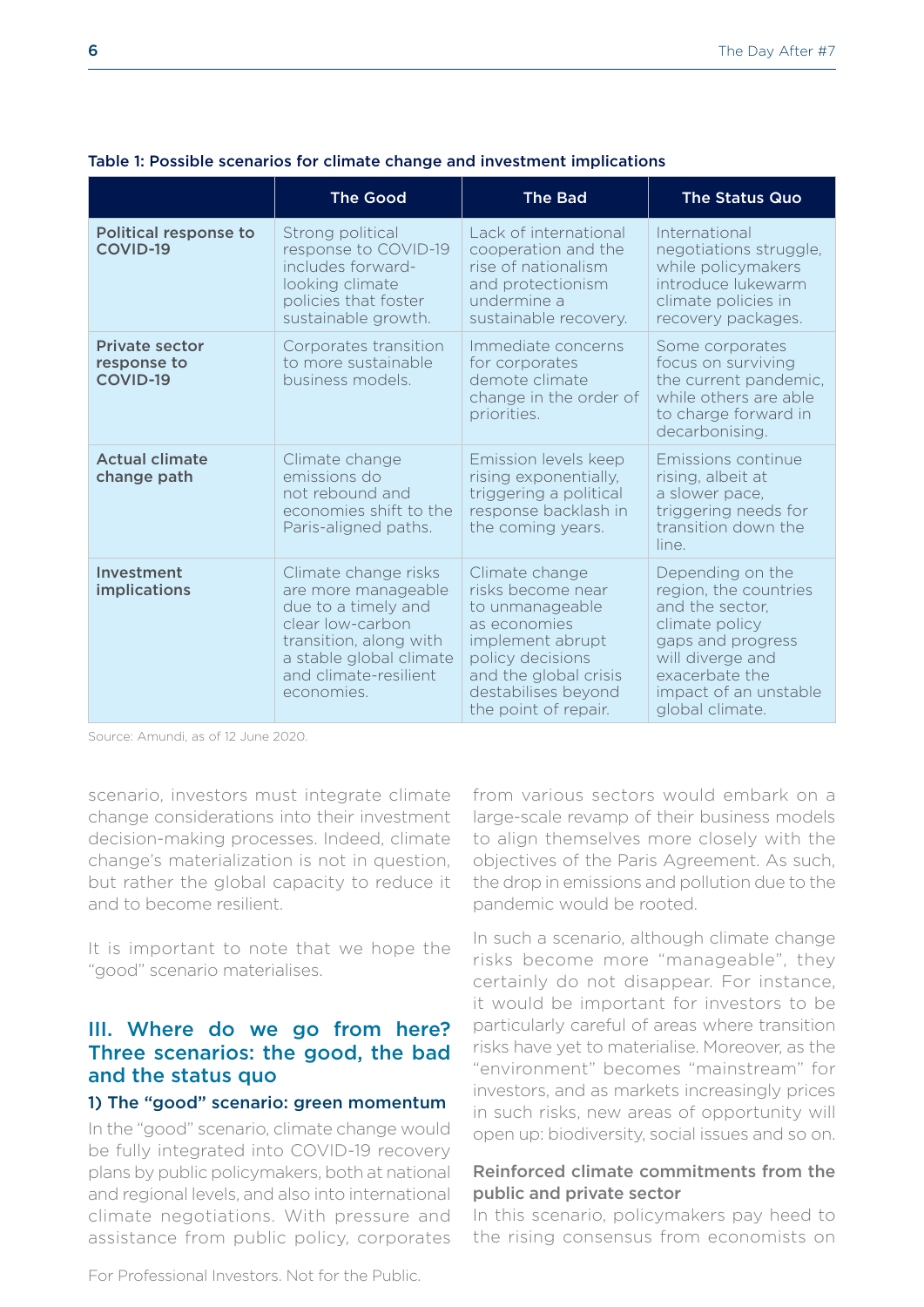the necessity to integrate climate change in COVID-19 responses<sup>11</sup>. Subsidies are given to entities investing in clean physical infrastructure, green products (such as electric vehicles), building efficiency retrofits, education and training, natural capital and clean R&D (new sources of energy such as hydrogen) as they constitute high potential on both economic multiplier and climate impact metrics.

On the international stage, lessons from the pandemic on the lack of coordination and the potential impact of climate change and biodiversity are fully integrated. Therefore, climate negotiations resume and lead to significant progress and action plans. The European Union and China lead the way, while the United States reacts to international pressure by realigning itself with Paris Agreement commitments. The COP26 ups the ante by raising climate commitments and unlocking significant financing pledges from both the public and private sectors.

At national or regional levels, policies are successful in fostering sustainable growth, creating clean jobs and ensuring social cohesion around recovery plans from COVID-19. Political consensus over sustainable debt levels evolves towards less fiscal orthodoxy, and countries agree on fiscal packages for a green recovery.

At the European level, the European Commission pushes the Green Deal through, with its Just Transition mechanism ensuring that no regions or sectors are left behind. The taxonomy is finalised and paves the way for investors and corporates to green their activities<sup>12</sup>. The European Central Bank includes sustainability criteria in its asset purchase programmes. Finally, the EU Emissions Trading System (ETS) is expanded.

### Investment implications of the good scenario

Investors would still need to continue taking steps to integrate climate change into their investment processes. Indeed, the integration of sustainability into fiduciary duty would continue given the ongoing rise in sustainable finance regulation, such as France's Article 173. As end-savers increasingly demand climatealigned investments from their asset managers, reporting on such metrics will become a more crucial component. Along with the greater availability of data, stringency of regulations and climate commitments would make Parisaligned strategies a must.

Investments based on climate change considerations would become easier. Clear and timely climate policy and regulation roadmaps would provide transparency and oversight to investors on when and how the low-carbon transition would occur. Thus, the materialisation of transition risk would be foreseeable and steady. Economies and companies would have integrated climate resilience, thus reducing the threat of asset impairments.

In such an environment, the sustainable investment trend is likely to be strengthened. Markets would further price in a green premium, as strong policy support would strengthen the long-term growth and quality profile of green assets. Since investors integrate climate change with a social lens, the "E" and "S" pillars of ESG would gain importance and materiality in terms of portfolio performances<sup>13</sup>.

11. <https://www.smithschool.ox.ac.uk/publications/wpapers/workingpaper20-02.pdf>

<sup>12.</sup> The indicative timetable can be accessed via [https://ec.europa.eu/info/sites/info/files/european-green-deal-communication-annex-roadmap\\_](https://ec.europa.eu/info/sites/info/files/european-green-deal-communication-annex-roadmap_en.pdf) [en.pdf](https://ec.europa.eu/info/sites/info/files/european-green-deal-communication-annex-roadmap_en.pdf)

<sup>13.</sup> Bennani, L., Le Guenedal, T., Lepetit, F., Ly, L., Mortier, V., and Sekine, T. (2018a), The Alpha and Beta of ESG Investing, Amundi Working Paper, 76,<http://research-center.amundi.com>. Drei, A., Le Guenedal, T., Lepetit, F., Mortier, V., Roncalli, T. and Sekine, T. (2019), ESG Investing in Recent Years: New Insights from Old Challenges, Amundi Discussion Paper, 42, [www.research-center.amundi.com](http://www.research-center.amundi.com). Ben Slimane, M., Le Guenedal, T., Roncalli, T. and Sekine, T. (2019), ESG Investing in Corporate Bonds: Mind the Gap, Amundi Working Paper, 93, http://researchcenter.amundi.com.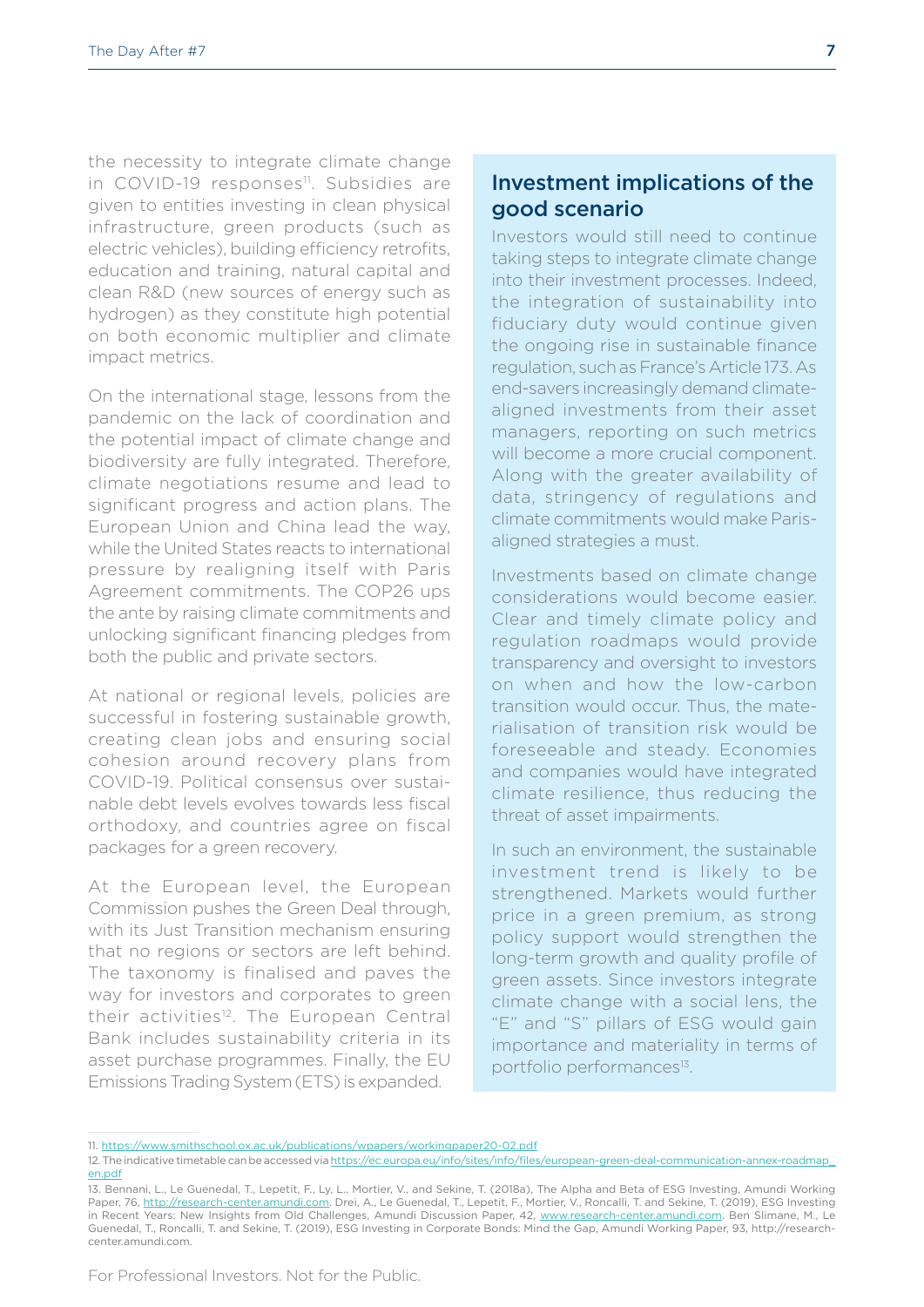Across the world, large investments in clean energy and biodiversity are included in stimulus plans. Similar to the bailout of the US automobile industry in 2008, which came with higher emission standards, public support is conditioned on tangible actions towards sustainability. Clean R&D spending, clean energy infrastructure and connectivity infrastructure investments are augmented, whereas subsidies to "harmful" sectors are phased out. Carbon taxes are introduced or deepened, entailing "smart" transfers to ensure that they are socially acceptable.

In this "good" scenario, the private sector plays its role by transitioning to more sustainable business models. As strong policy support provides visibility, companies maintain their capital allocation plans for green energies and consider further opportunities as new technologies receive strong public support. Firms integrate ESG practices to mitigate climate change-related risks and ensure long-term resiliency. At sector level, lowerfor-longer oil prices encourage energy producers to diversify into renewable energy, while electric vehicle production ramps up. ESG reporting is standardised, ensuring that investors and end-savers have better access to financial information.

As a result of supportive public policies and important shifts from the private sector, the "climate" gains from the coronavirus pandemic are maintained, even after lockdowns are over and economic activity recovers. In such a scenario, climate change-related risks remain very prevalent but potentially manageable.

#### 2) The "bad" scenario: policy meltdown

Before we delve into the worst-case scenario, it is important to note that Amundi believes this to be the least likely. In the "bad" scenario, climate change is sidelined in the economic recovery plans from the current crisis. As global coordination continues to unwind, the Paris Agreement becomes increasingly moot and emissions and pollution quickly rebound.

In such a scenario, it would be important for investors to consider a potentially brutal

policy backlash down the line, as well as integrate extremely high physical risks. As such, it would be important for investors to identify "safe" green assets. Engagement with investees would be key to making sure that corporates include sustainability in their business models.

#### Timid climate plans from the public and private sector

Under this scenario, with less international cooperation and more protectionism, COVID-19 significantly slows down policymakers' efforts towards achieving climate change goals. The "tragedy of the horizon", as described by Mark Carney in a hallmark speech in 2015, unfolds: climate change actions are delayed so that the risks end up materialising in an unmanageable way.

Regarding the international community, a resurgence of nationalism and protectionism undermines international cooperation on global climate change issues. As physical risks from climate change materialise (e.g., potential impacts on mass migrations), this feeds into more nationalism and protectionism. The COP26 makes the Paris Agreement officially moot, with leaders unable to renew, let alone strengthen, their climate commitments.

At national and regional levels, policies focus on more short-term goals such as the economic recovery from the pandemic, and fail to include meaningful climate policies. Across the world, higher debt-to-GDP ratios restrict governments' willingness and ability to allocate budgets for tackling climate change. Industries successfully push back on emission regulations. Governments subsidise and bail out industries severely impacted by COVID-19 (e.g., airlines and energy) without any conditions about improving the sustainability of the sectors.

At the European level, under heavy pressure the European Commission abandons the Green Deal or fails to implement it with any consequential effects. At the member level, German coal exit plans or the new Dutch climate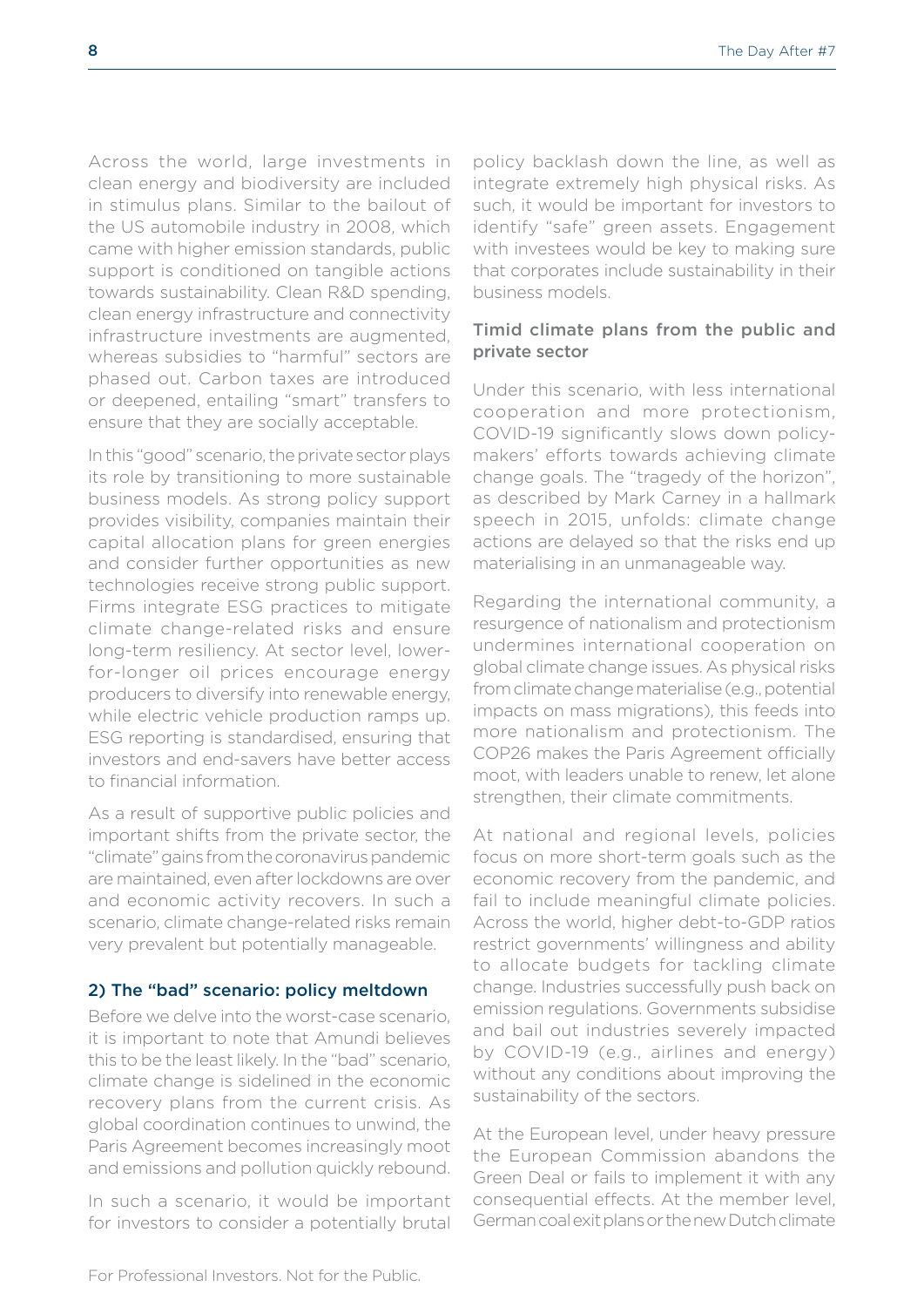plan are postponed<sup>14</sup>. European carmakers manage to postpone the application of the  $\mathrm{CO}_2$  emission limits for new vehicles<sup>15</sup>.

In China, employment becomes the new priority. Irrespective of their environmental impacts, authorities approve projects as long as they contribute to employment aims. In fact, the number of coal-fired power plants approved in the first three weeks of March was already more than the number approved during the whole of 201916. In 2021, China's 14<sup>th</sup> five-year plan fails to reverse this course.

## *"Under the "bad" scenario, the private sector aims to compensate for the financial impact of COVID-19 by focusing on short-term survival needs rather than the long-term resilience and sustainability of business plans."*

Distressed companies sell their quality green assets to safeguard balance sheets and dividends (in 2016, Repsol sold its offshore wind business). For example, in the energy sector, low oil prices discourage the necessary R&D investments in renewable energy production, storage and transmission, delaying the global transition to sustainable energy resources. As they struggle, corporates seek to water down environmental regulations.

In the long term, as physical risks materialise, especially in the most vulnerable parts of the world (i.e., India, Bangladesh and Ghana<sup>17</sup>), a brutal policy backlash becomes a real possibility. The impacts of such an untimely and aggressive regulatory push are hard to predict, but they could be massive. What would the impact on carmakers be should regulators ban all non-electric vehicles by 2030? What would the social consequences of a brutal and disorderly phasing out on coal in regions where coal production provides most of the employment be?

### Investment implications of the bad scenario

Policymakers and regulators have failed to implement adequate climate policies and sustainable finance regulations. With that in mind, investors would have to take it upon themselves to avoid the serious losses to investment portfolios that could be caused by the extremities of climate change transition and physical risk. Green value is at risk, and green investing must be picky. Most mature green technologies that are close to fossil fuel in competitiveness, such as wind and solar, fare better and can still develop without subsidies.

As the catastrophic physical impacts of climate change continue to unfold, policymakers have no choice but to implement emergency regulation, causing U-turns in global economies. Indeed, the current financial impacts of managing COVID-19 provide some level of foreshadowing. Under such a scenario, investors should search for "safe" green assets.

To this effect, investor engagement with companies will be key to ensure that even without more stringent climate regulations, corporates include sustainability into their business models. Notably, such practices will need to follow science-based decisions, along with a holistic approach covering all three objectives of the Paris Agreement.

#### 3) The status quo scenario

In the "status quo" scenario, the risks induced by climate change are not fully integrated into recovery plans and are internalised by the private sector. International climate negotiations struggle, while policymakers

17.<https://www.iisd.org/faq/adapting-to-climate-change/>

<sup>14.</sup> <https://www.cleanenergywire.org/news/german-government-postpones-hydrogen-strategy-coal-exit-hearing>

<sup>15.</sup><https://www.theguardian.com/business/2020/mar/27/carmakers-accused-of-using-covid-19-weaken-environmental-laws>

<sup>16.</sup> <https://www.ft.com/content/052923d2-78c2-11ea-af44-daa3def9ae03>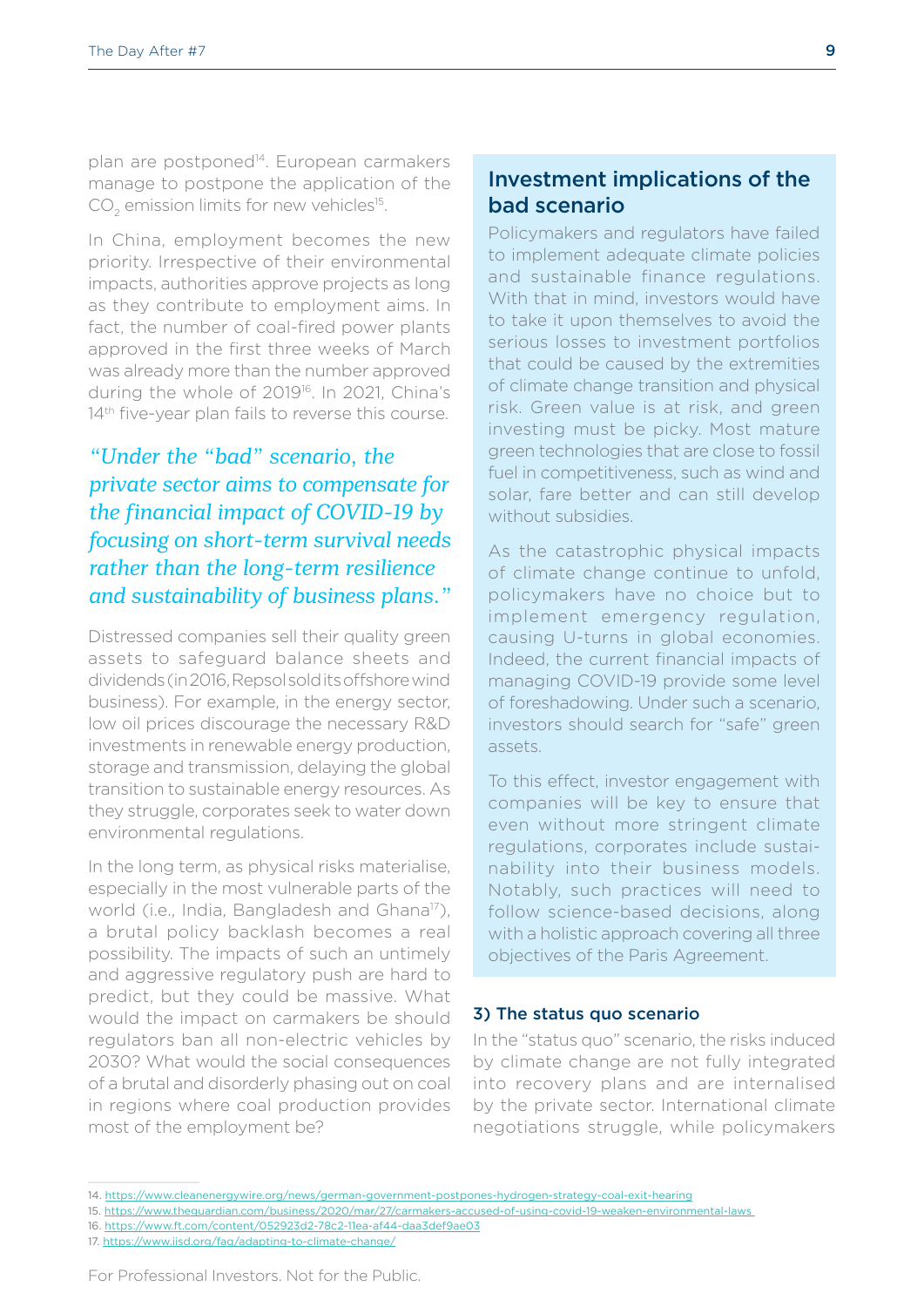introduce lukewarm climate policies in their recovery packages. As a response to COVID-19, some corporates focus on shortterm survival, while others accelerate their sustainable transition plans.

In such a scenario, it would be important for investors to accelerate the integration of physical and transition risks in their portfolios, and to monitor the growing dispersion of these risks across geographies and sectors, as some countries charge ahead while others focus solely on putting out the COVID-19 "fire". Again, engagement should be a key lever used by investors to ensure investees do integrate sustainability into their business models.

#### Moderate climate actions from the public and private sector

In the "status quo" scenario, we expect international cooperation to restart after a brutal 2020, although the international community will continue to struggle to deliver tangible advancements. The European Union powers ahead on the international scene, while the United States remains aloof. At the COP26, no consensus is reached on burdensharing between developed countries and emerging economies, meaning that multilateral talks give way to more bilateral or regional talks (e.g., EU-India, EU-China).

At the EU level, the pandemic seriously slows down the European Green Deal and its implementation, although it survives. The current proposal, whereby 25% of the EU budget would be dedicated to climate action through the Green Deal, is maintained. However, carbon taxation plans face difficulties. In fact, the carbon price in the EU ETS has already decreased by more than 41% in the first quarter of 2020, although new mechanisms in place, namely the Market Stability Reserve, have played their role efficiently. This calls the feasibility of the IMF's suggestion of a \$75 per ton global tax by 2030 into question<sup>18</sup>.

Globally, and at national or regional levels, public policies vary widely in their integration of climate change concerns. In economies under heavy stress, most climate policies give way to the more short-term goals of stimulating employment and economic growth, while in

### Investment implications of the status quo scenario

In this scenario, climate policy has stayed very top-down, without any forceful bottom-up regulation. Thus, the world has failed to implement adequate climate policy and sustainable finance regulation.

Like the "bad" scenario, the world would be struggling to come to grips with the rapid destabilisation of the global climate. Even today we see the materialisation of physical risks. For example, the IMF has already reported that climatic disasters cause significant economic damage. The past decade saw economic damage from climate change disasters amount to an estimated US\$1.3 trillion (approx. 0.2% of world GDP) per year $19$ . Thus, the status of transitioning economies to low-carbon and climate-resilient states would become heterogeneous across geographies and sectors. Policymakers are forced to employ structural shifts similar to the ones that emerged from the coronavirus outbreak. As such, investors with a global outlook would need to carefully monitor the dispersion of physical and transition risks, which would widen quite extensively.

As in the "bad" scenario, engagement should be a key tool used by investors or their asset managers to push for and monitor the implementation of sustainable business policies at the investee level, making their models more resilient in the long run.

<sup>18.</sup><https://blogs.imf.org/2019/10/10/fiscal-policies-to-curb-climate-change/>

<sup>19.</sup> [https://blogs.imf.org/2020/05/29/equity-investors-must-pay-more-attention-to-climate-change-physical-risk/?utm\\_medium=email&utm\\_](https://blogs.imf.org/2020/05/29/equity-investors-must-pay-more-attention-to-climate-change-physical-risk/?utm_medium=email&utm_source=govdelivery) [source=govdelivery](https://blogs.imf.org/2020/05/29/equity-investors-must-pay-more-attention-to-climate-change-physical-risk/?utm_medium=email&utm_source=govdelivery)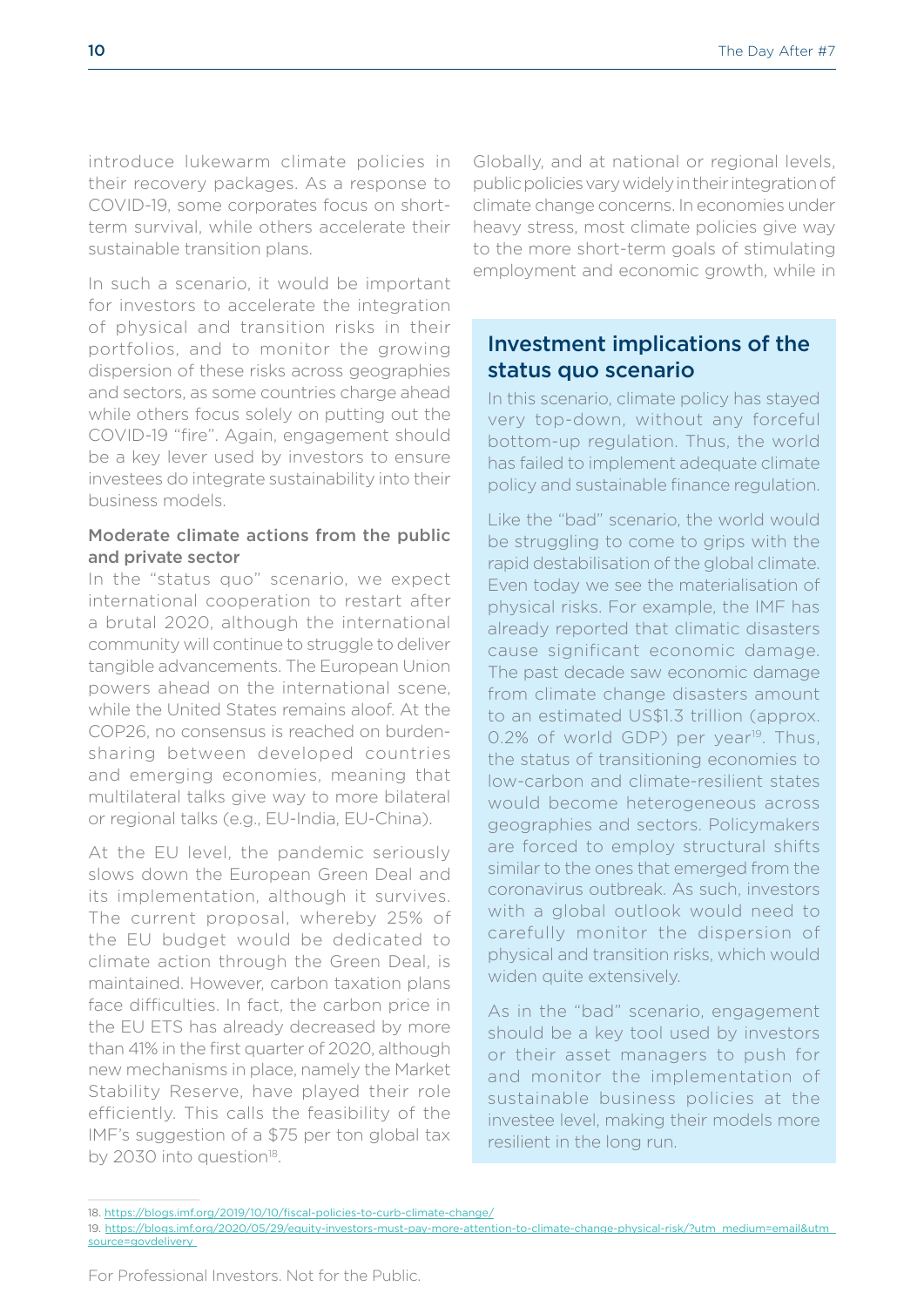more resilient economies, public policymakers do manage to integrate sustainability features. In the former, this merely pushes necessary reforms further down the line, increasing transition risks. Economic stimulus packages tolerating higher emissions as a necessary evil would only increase the relative costs of decarbonisation, placing companies that pursue it at a competitive disadvantage and making nations more vulnerable to climate crises down the road. This phenomenon also plays out at the sectoral level, where some industries are bailed out under no conditions, while others receive aid conditional on additional sustainable criteria.

Under this "status quo" scenario, corporates focus on surviving the current pandemic and push back on more stringent climate regulations. Some structural economic shifts do benefit lower emissions, such as changes in consumer habits and localised supply chains relying on more carbon-efficient technologies in developed economies.

### IV) Concluding remarks

In conclusion, the COVID-19 outbreak holds the potential to accelerate, severely undermine or have no significant impact on the fight against climate change. On the one hand, a timid response from various stakeholders, both public and private, could threaten our ability to meet the Paris Agreement, and merely retard the problem, or make it worse. On the other hand, the pandemic could be a golden opportunity to foster decarbonisation processes and transitions to more sustainable business models and policies.

Amundi has been working hard to support the materialisation of the "good" green momentum scenario. We have signed up to the Institutional Investors Group on Climate Change (IIGCC) letter to EU heads of state supporting a green recovery in the EU. We are engaging corporates on the inclusion of energy transition KPIs in remuneration scorecards, making sure the topic remains at the top of their agendas, and we are also monitoring closely the lobbying positions of corporates.

In all scenarios, investors will still need to integrate climate change into their decisionmaking processes, as climate change-related risks and opportunities will not disappear, even in the "good" scenario where strong sustainable policies are implemented. In this regard, engaging with investees will be key to ensure that such sustainable policies are integrated. However, should we fail to use this "crisis" to embark on a more sustainable path, then investors will need to brace for the materialisation of physical risks and potential policy backlashes.